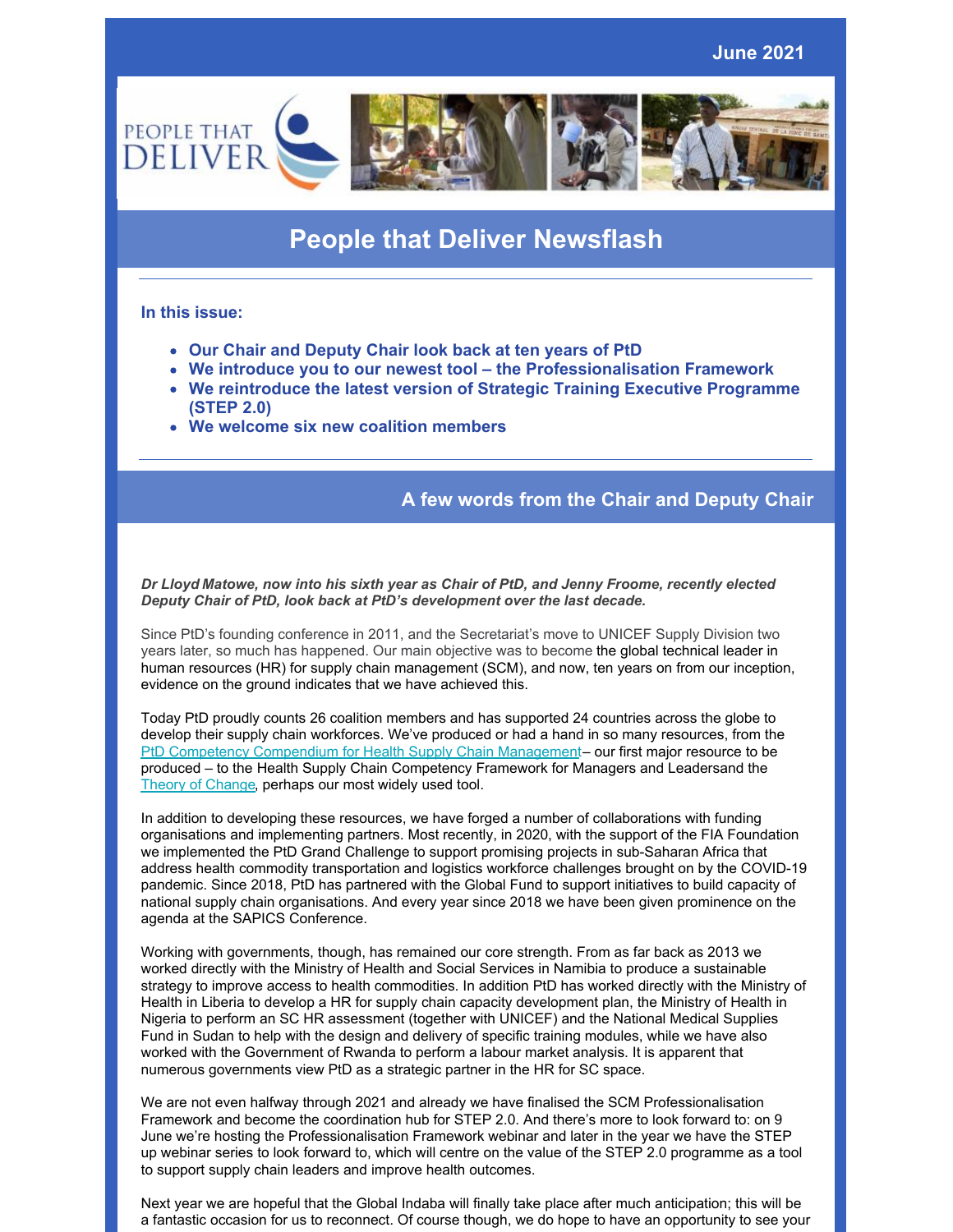faces before then.

Looking back over these highlights, we can certainly be proud of ourselves as a coalition. And none of these achievements would have been possible without the effort and dedication of our Secretariat. To Dominique, Alexis and those who have supported them during our tenure at the helm, we would like to say thank you; you are appreciated. We would like to extend our gratitude to UNICEF as our host: they have certainly made us feel at home. Last but not least we would like to acknowledge both the technical and generous financial supported we have received from our donors, in particular USAID.

Jenny & Lloyd



# **The SCM Professionalisation Framework is now online!**

We are very pleased to announce the finalisation and publication of the PtD Supply Chain Management [Professionalisation](https://peoplethatdeliver.org/resources/scm-professionalisation-framework) Framework, a key tool and *the* step to take towards professionalising the health supply chain (SC) workforce and transforming health supply chain management into a recognised profession of the highest integrity.

The Professionalisation Framework is a set of global standards that align career path, education and professional growth in health supply chain management. At its core is the Library of Competencies and Designations, which acts as the standard to ensure

alignment between the supply and demand for health supply chain professionals. It also comprises an implementation approach, which provides clear guidance on how to begin the journey towards professionalisation.

We consider this framework useful for any supply chain organisation wishing to professionalise its workforce; that is, clearly defining elements such as roles, duties and qualifications.

### **Professionalisation Framework webinar**

We will officially be launching the PtD SCM Professionalisation Framework at a webinar taking place on **Wednesday 9 June 2021**, 8:00 am EST, 2:00 pm CEST.

Presenters include:

- Barry Chovitz, Technical Director, Leadership and Governance, GHSC-PSM
- Dr. Andrew Brown, Senior Director, Health Workforce Development, IntraHealth International
- Andrew dos Santos, Director CLX Flow
- Dominique Zwinkels, Executive Manager, People that Deliver
- Anitha Batamuliza Kalema, Health System Strengthening Advisor, GHSC-PSM in Rwanda

## Register [here](https://unicef.zoom.us/webinar/register/8816220142233/WN_-idG-DihTIS6VR2IGl6VIA).

If you wish to implement the Professionalisation Framework in country, PtD is ready to help and has all *the tools and resources to support you. Get in touch or access the Professionalisation Framework [here](https://peoplethatdeliver.org/resources/scm-professionalisation-framework).*

# **STEP 2.0 is up and running!**

The first thing to note is that Gavi, the Global Fund and USAID have [established](https://peoplethatdeliver.org/step-press-release) a new partnership to jointly offer an updated version of the Strategic Training Executive Programme, known as STEP 2.0. The second piece of news is that PtD is the new [coordination](https://peoplethatdeliver.org/ptd-news/step-20-has-new-home) hub of STEP 2.0. As the coordination hub, PtD is responsible for donor coordination, oversight of the STEP 2.0 programme, monitoring and evaluation, and knowledge and content management. PtD will also support the institutionalisation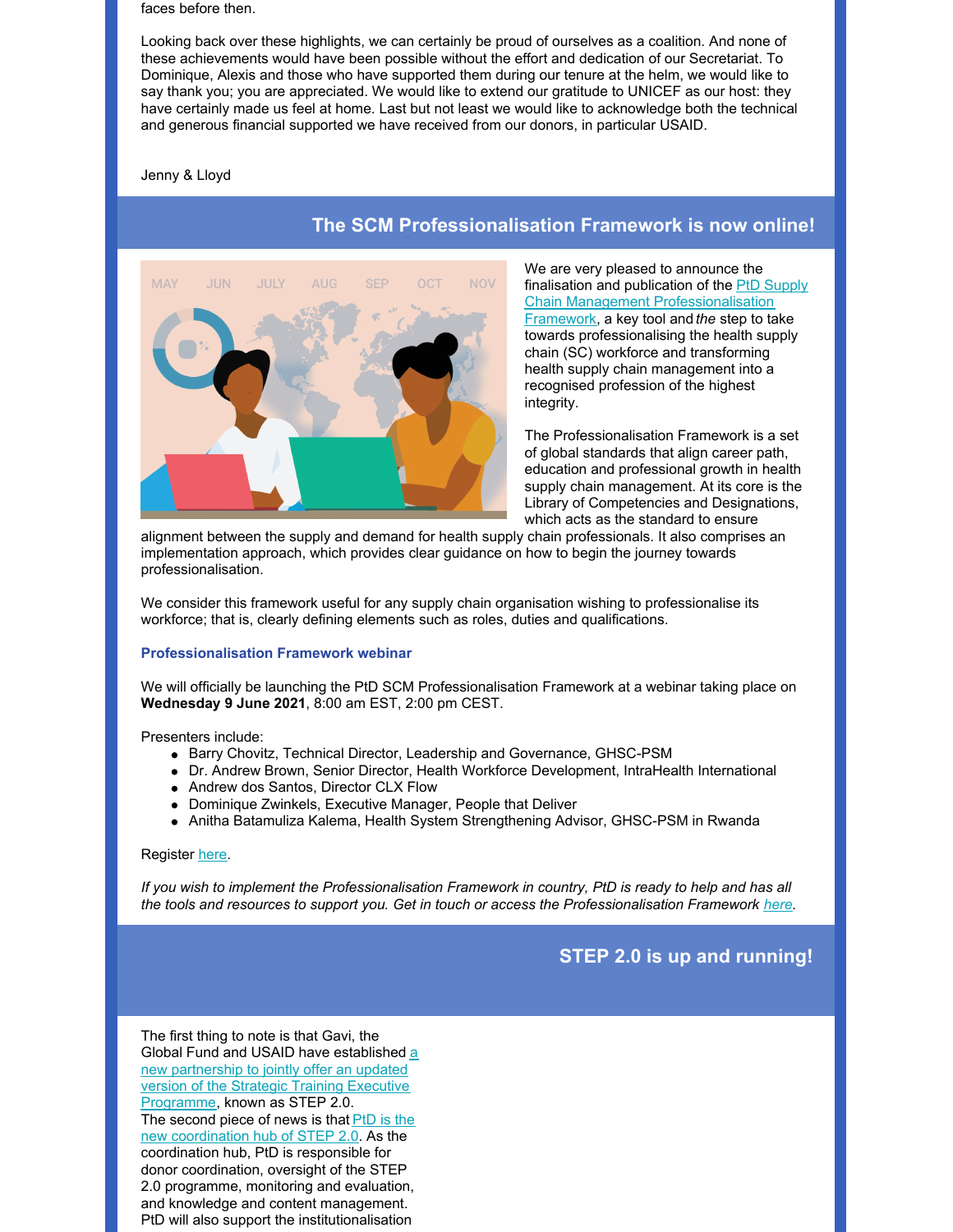and accreditation of STEP 2.0 into national and regional training institutions and universities to ensure the continuity of the programme.

As many of you know, STEP 2.0 is a programme that is specifically tailored to the needs of health supply chain leaders and managers. It blends elements of selfpaced learning, facilitator-led training, onthe-job application of leadership skills and coaching support, and what makes it really unique is that it pairs public health supply chain leaders with private sector supply experts.

STEP 2.0 is a key tool to develop supply chain efficiency and improve health



outcomes for many in lower- and middle-income countries struggling to access medicines or other health commodities.

The first STEP 2.0 offering is already underway in Democratic Republic of the Congo, with many more planned for 2021. Organised by the GHSC Francophone Task Order, this inaugural STEP 2.0 programme began in May, is being implemented by VillageReach and funded by USAID, while the delegates come from from PNAM Programme National d'Approvisionnement en Médicament.

Later in the summer we will be hosting a STEP 2.0 webinar to provide a glimpse into what delegates can expect to learn over the course of the programme. More information will be available on the PtD [website](https://peoplethatdeliver.org/) in due course.

*For more [information](https://peoplethatdeliver.org/download/file/fid/938) on STEP 2.0, please visit thePtD [website](https://peoplethatdeliver.org/country-partnership/strategic-training-executive-programme-step-20-0) where you will find theSTEP 2.0 brochure, as well as information about how to take part in [STEP](https://peoplethatdeliver.org/country-partnership/how-take-part-step-20) 2.0.*

## **New members: welcome!**

We'd like to take this opportunity to welcome our new members! Over the last couple of months PtD has grown into a coalition comprising 26 member organisations, the newest of whom are:

## **Africa [Resource](https://www.africaresourcecentre.org/) Centre, represented by Dr [Frankline](https://peoplethatdeliver.org/content/dr-frankline-ketter) Keter, Research & Capacity Building Lead**

The ARC aims to improve the availability of medicines and health products in Africa by building more efficient and effective supply chain systems. Operating all across Africa, ARC builds the capacity of ministries of health and follows a government-led process of generating demand for supply chain investment and brokering resources and expertise from all sectors. ARC endeavours to build an extensive network of private sector, academic and professional institution partners to achieve this.

## **The East African Community Regional Centre of Excellence for vaccines, Immunization and Health supply chain management (EAC [RCE-VIHSCM\)](https://www.hscm.ur.ac.rw/spip.php?rubrique1) in Rwanda, represented by Dr Stephen Karengera, Director**

Established in 2015, the RCE's mandate is to address supply chain challenges related to vaccines and other health commodities through the strengthening of human resource capacity. Since 2020, the EAC RCE-VIHSCM has been hosted by the University of Rwanda in Kigali.

## **[i+solutions](https://www.iplussolutions.org/), represented by Ed [Monchen](https://peoplethatdeliver.org/content/ed-monchen-msc), CEO**

Over the last 15 years i+solutions has been providing services that support the procurement and distribution of essential medicines, supporting governments and organisations in their quest to create sustainable access to medicines and health products.

Its agenda is innovative and ranges from a block chain pilot in the north of Nigeria to creating end-to-end visibility for optimising supply chains with modelling and modern techniques such as machine learning.

## **[INSEAD](https://www.insead.edu/), represented by Luk Van [Wassenhove](https://peoplethatdeliver.org/content/luk-van-wassenhove), Emeritus Professor**

As one of the world's leading and largest graduate business schools, INSEAD offers participants a truly global educational experience. With locations in France, Singapore, Abu Dhabi and San Francisco, INSEAD's business education and research spans the globe. Its 165 renowned faculty members from 41 countries inspire more than 1,300 students in both degree and PhD programmes.

### **[Johnson](https://www.jnj.com/) & Johnson, represented by Tim [Aerts](https://peoplethatdeliver.org/content/tim-aerts), Supply Chain Leader**